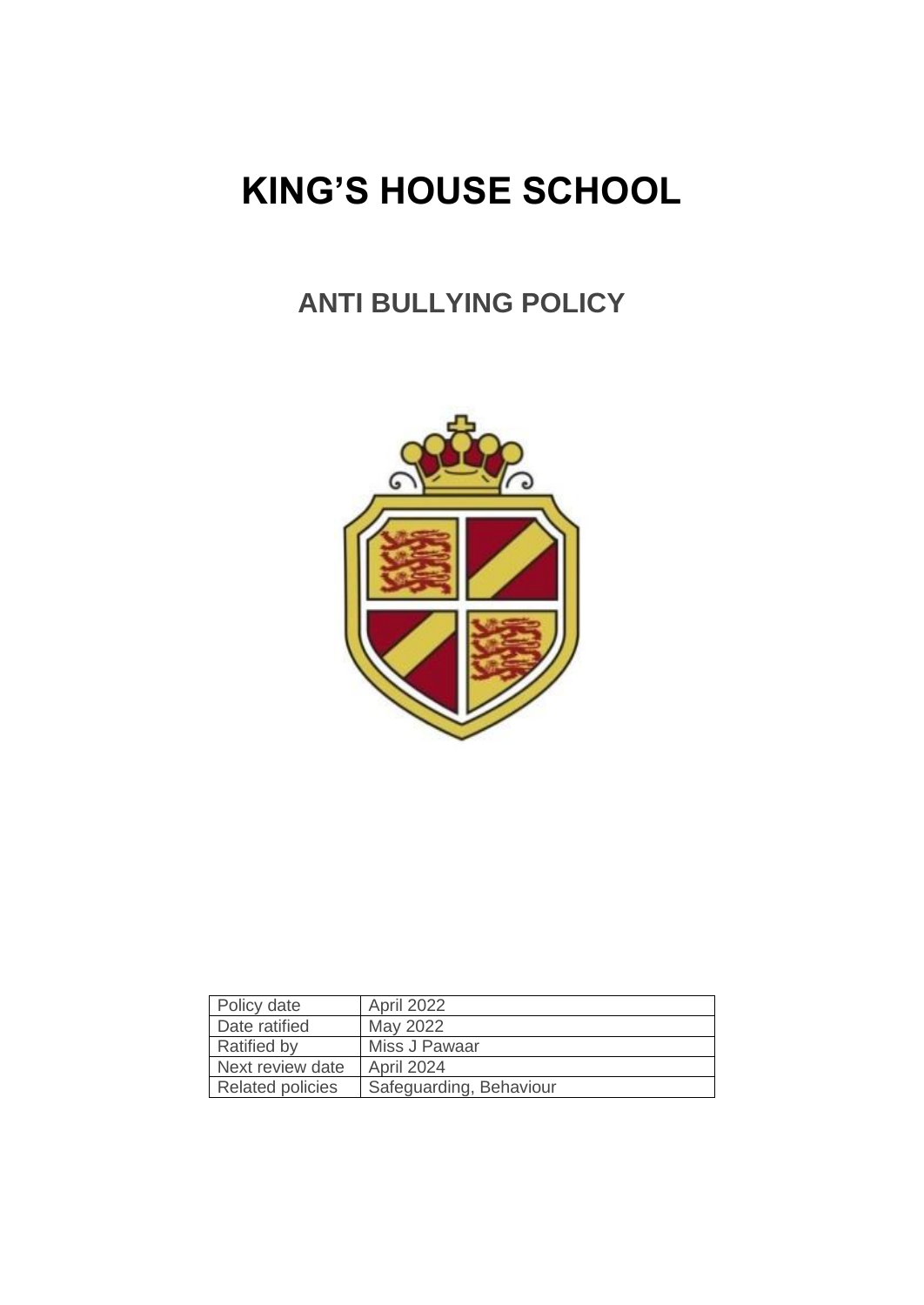# **Introduction**

This policy follows the guidance set out in the DFE document "Preventing and tackling bullying" 2017.

Bullying is action taken by one or more children, repeated over a period of time, with the deliberate intention of hurting another child, either physically or emotionally. This can be either physical (eg kicking, hitting), verbal (eg name calling, racist remarks) or indirect (eg spreading rumours, excluding someone from social group). Bullying may also be of a sexual, cyber, religious or cultural nature. It may also be directed towards pupils with any form of disability.

It is important that certain distinctions are made: eg are they being a bully or just bossy? Are they bullying or just engaging in boisterous play?

The serious effects of bullying should never be underestimated to the extent that psychological damage may be caused to the victim, in some cases this may even lead to suicide. Additionally, harassment and threatening behaviour are governed by criminal legislation.

#### **Definitions**

#### Bullying is:

Bullying is behaviour by an individual or group, repeated over time, that intentionally hurts another individual or group either physically or emotionally. Bullying can take many forms (for instance, via cyber technology via mobile phones, text messages, social media or gaming, which can include the use of photographic images and video) and is often motivated by prejudice against particular groups, for example on grounds of race, religion, culture, sex, gender, sexual orientation, homophobia, special educational needs or disabilities, or because a child is adopted, in care or has caring responsibilities. It might be motivated by actual differences between children, or perceived differences.

#### Peer on peer abuse

Children can abuse other children. This is generally referred to as peer on peer abuse and can take many forms. This can include (but is not limited to) bullying (including cyberbullying); sexual violence and sexual harassment; physical abuse such as hitting, kicking, shaking, biting, hair pulling, or otherwise causing physical harm; sexting and initiating/hazing type violence, initiation, rituals and other ceremonies. (KCSIE September 2018)

Forms of bullying covered by this policy:

- Related to race, religion or culture
- Related to SEN or disability
- Related to appearance or health conditions
- Related to sexual orientation or gender
- Homophobia
- Bullying of young carers or looked after children or otherwise related to home circumstances
- Bullying because a child is adopted
- Sexist or sexual bullying
- Cyber bullying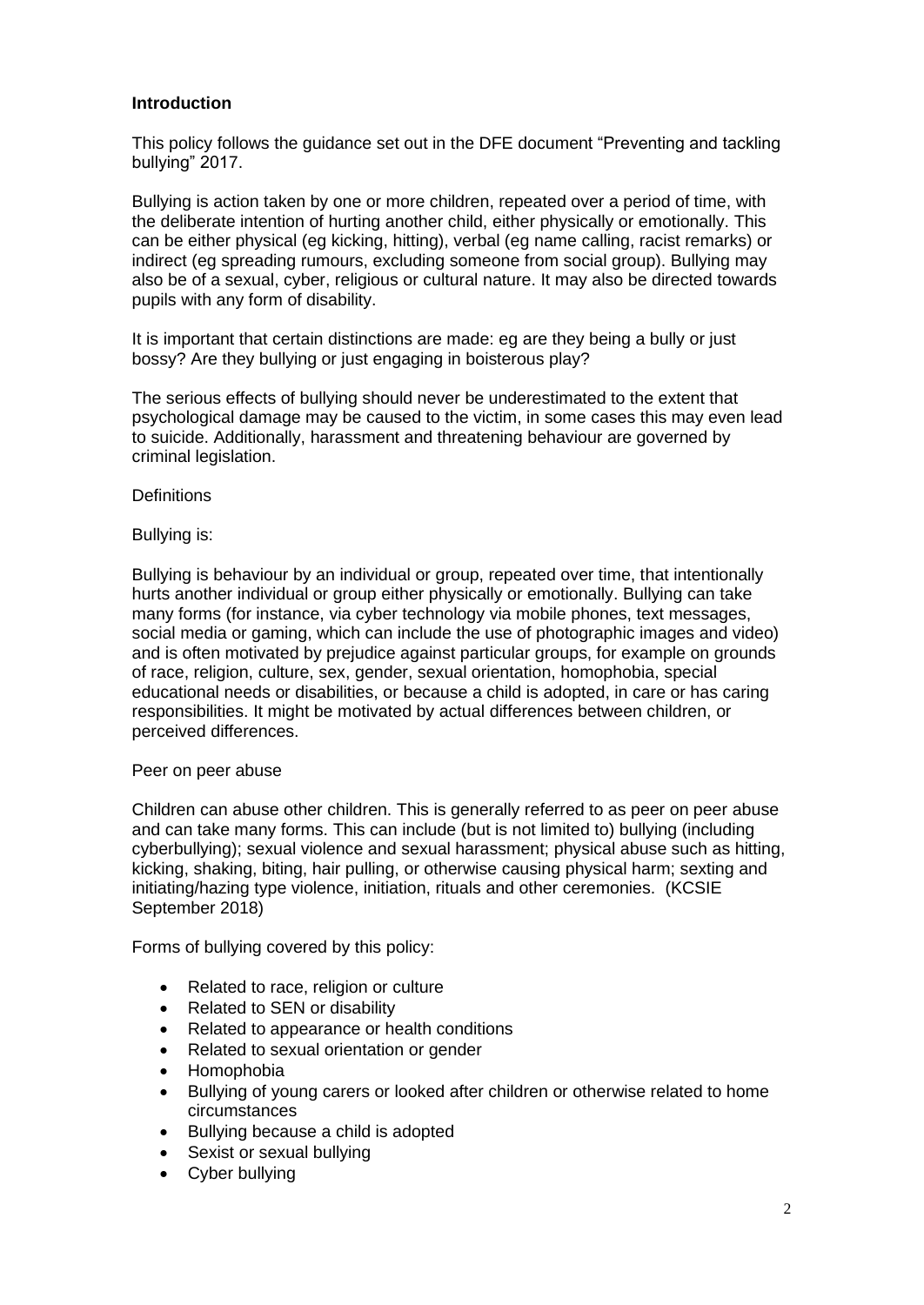# **Aims and objectives**

- 1. Bullying is regarded as unacceptable.
- 2. We aim, as a school, to produce a safe and secure environment where all can learn without anxiety.
- 3. We aim to make all those connected with the school aware of our opposition to bullying, and make clear each person's responsibilities with regard to the eradication of bullying in the school.

# **Signs and Symptoms**

A child may indicate by signs or behaviour that he or she is being bullied. Adults should be aware of these possible signs and that they should investigate if a child:

- Is frightened of walking to or from school.
- Doesn't want to go on the school/public bus.
- Begs to be driven to school.
- Changes their usual routine
- Is unwilling to go to school (school phobic)
- Begins to truant.
- Becomes withdrawn, anxious or lacking in confidence.
- Starts stammering.
- Attempts or threatens suicide or runs away.
- Cries themselves to sleep at night or has nightmares.
- Feels ill in the morning.
- Begins to do poorly in school work.
- Comes home with clothes torn or books damaged.
- Has possessions which are damaged or "go missing"
- Asks for money and starts stealing money (to pay bully)
- Has dinner or other monies continually "lost"
- Has unexplained cuts or bruises.
- Comes home starving (money/lunch has been stolen)
- Becomes aggressive, disruptive or unreasonable.
- Is bullying other children or siblings.
- Stops eating
- Is frightened to say what is wrong.
- Gives improbable excuses if any of the above.
- Is afraid to use the internet or mobile phone.
- Is nervous and jumpy when a cyber message is received.

These signs and behaviours could indicate other problems, but bullying should be considered a possibility and should be investigated.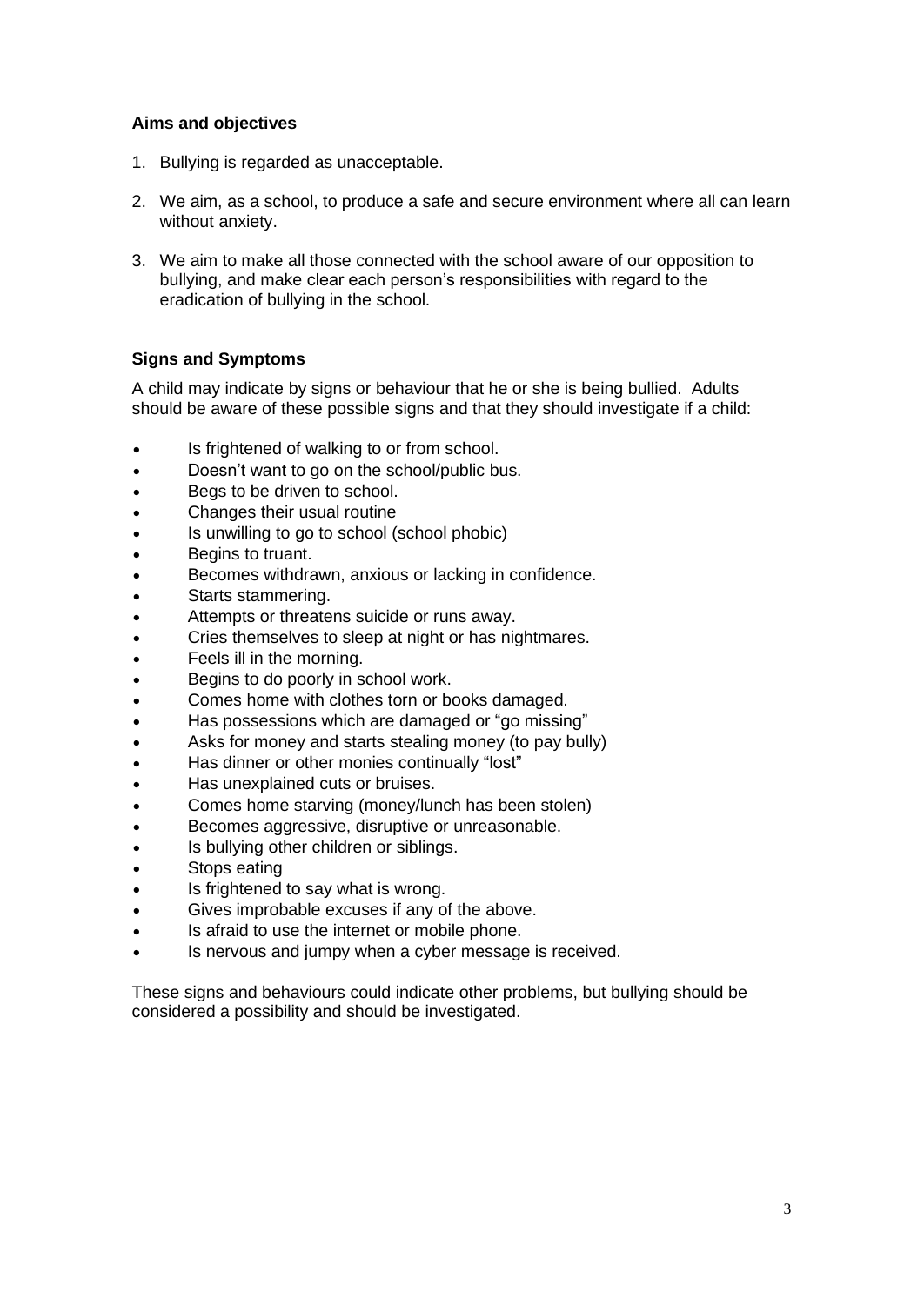# **Prevention**

The school will use the following strategies of helping children to prevent bullying, as and when appropriate, these may include:

- Writing a set of school rules
- Writing stories or poems or drawing pictures about bullying.
- Reading stories about bullying or having them read to a class or assembly.
- Making up role-plays
- Having discussions about bullying and why it matters.
- Model good practise and support pupils in safe and responsible use of ICT
- Promote the message of the code of internet safety SMART rules.
- Promote the message that asking for help is the right thing to do if the child has a worry or is experiencing any kind of bullying.

## **The role of the Headteacher**

It is the responsibility of the Headteacher to implement the school anti-bullying strategy and to ensure that all staff (both teaching and non-teaching) are aware of the school policy and know how to deal with incidents of bullying.

The Headteacher ensures that all children know that bullying is wrong, and that it is unacceptable behaviour in this school. The Headteacher draws the attention of children to this fact at suitable moments. For example, if an incident occurs, the Headteacher may decide to use assembly as a forum in which to discuss with other children why this behaviour was wrong, and why a pupil is being punished.

The Headteacher sets the school climate of mutual support and praise for success, so making bullying less likely. When children feel they are important and belong to a friendly and welcoming school, bullying is far less likely to be part of their behaviour.

The Headteacher will support staff training as appropriate to reduce the risk of bullying and in methods of addressing any concerns in this area. As part of this training we will identify locations and times where bullying may be most likely to occur. This may include playground, lunch queue and moving through school.

#### **The role of the teacher**

Teachers take all forms of bullying seriously and intervene to prevent incidents from taking place. They keep records on CPOMS of all incidents that happen in their class and that they are aware of in the school.

If teachers witness an act of bullying, they do all they can to support the child who is being bullied. If a child is being bullied over a period of time, then, after consultation with the Headteacher, the teacher informs the child's parents.

CPOMS is used to record all incidents of bullying that occur outside lesson time. If an adult witnesses an act of bullying, they should inform the Headteacher/Class teacher and the event should be recorded on CPOMS. This will allow any patterns of behaviour to be identified.

If a child reports alleged bullying as a victim or a witness, staff should follow the procedure identified above and ensure that the incident is recorded.